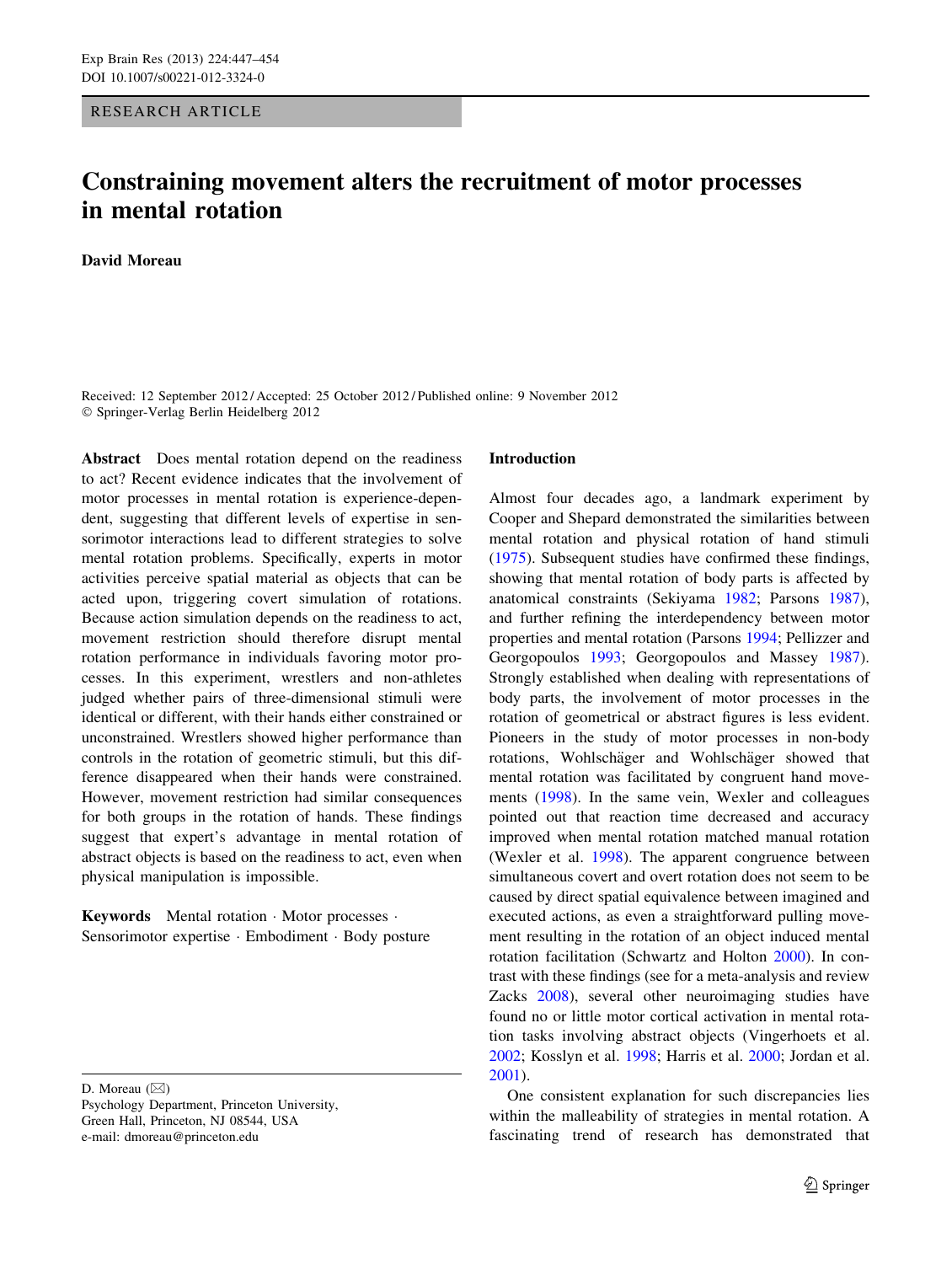strategies can be implicitly manipulated via the introduction of motor content, prior to or during mental rotation tasks (see for example Kosslyn et al. [2001\)](#page-7-0). As such, a study by Wraga et al. demonstrated that performing a motor-related task resulted in subsequent activation of motor cortical areas in mental rotation of abstract objects, whereas these brain regions were not activated if the previous task consisted of non-body items ([2003\)](#page-7-0). This suggests that motor priming has immediate consequences on a subsequent set of actions, affecting strategy and processes recruitment.

Building on this idea, recent evidence showed that extensive experience in a motor activity triggered the involvement of motor processes in three-dimensional mental rotation, even when no motor priming was used (Moreau [2012](#page-7-0)). In this study, concurrent motor encoding disrupted mental rotation performance tremendously in subjects with substantial sensorimotor experience. In contrast, the control group was not affected to the same extent by a concurrent motor task, as individuals within this group seemed to rely strongly on visual encoding to manipulate objects mentally. These findings suggest that sensorimotor experience act as an implicit cue to trigger specific behavior in mental rotation problems. A related study complemented these findings, showing that sensorimotor expertise induces flexible strategies in mental rotation, whereas non-experts treat mental rotation stimuli consistently over time (Moreau et al. [2011\)](#page-7-0).

This line of research indicates that the involvement of motor processes in reasoning tasks such as mental rotation depends on prior experience dealing with movements (Ferri et al. [2011,](#page-6-0) [2012](#page-6-0)), hence varying along a continuum rather than in an all-or-none fashion. Motor processes involvement in the manipulation of non-motor content is influenced by previous stimulation via movement-related content, whereas it is due to prior extensive experience (Moreau [2012\)](#page-7-0) or more immediate and superficial exposure (Wraga et al. [2003](#page-7-0)).

These studies have demonstrated that the involvement of motor processes in mental rotation can be altered significantly. However, questions remain concerning the precise mechanisms underlying motor-based manipulation of spatial content. How does mental rotation benefit from motor processes? A plausible possibility is that motor priming leads to perceive spatial content as material that can be acted upon, within peripersonal space. Previous research has demonstrated that bringing objects within reach results in a dynamic mapping onto an egocentric frame of reference, via the process of action simulation, hence engaging motor processes in the mental manipulation of objects (Gallese [2005;](#page-6-0) Graziano [1999](#page-6-0)). Action simulation is a central component in various processes (Jeannerod [2001](#page-6-0)), therefore influencing numerous behaviors.

A compelling example comes from a recent study by Ambrosini et al. ([2012\)](#page-6-0). Recording participants' eye movements while they observed a grasping action, they showed that preventing an observer from the possibility to act, via movement restriction, resulted in impairments in gaze behavior. This study suggests that effective observation is based upon the ability to act (Ambrosini et al. [2012\)](#page-6-0) and underscores the remarkable vulnerability of motor simulation to changes in body posture. Consistent with this idea, a series of studies by Ionta and colleagues showed that hand postures influence mental rotation of hands stimuli, suggesting that sensorimotor information plays a critical role in mental manipulation of body items (Ionta et al. [2007;](#page-6-0) Ionta and Blanke [2009\)](#page-6-0). Having their hands behind their back or resting on their knees led to differences in participants' mental rotation performance, hence offering compelling arguments for a relationship between body posture and spatial visualization (Ionta et al. [2007\)](#page-6-0). In line with a growing body of experimental evidence (Fourkas et al. [2006](#page-6-0); Vargas et al. [2004](#page-7-0)), this studies yield clear evidence that even minor alterations in body posture induce changes in the readiness to act, with considerable consequences on motor simulation and therefore on mental rotation performance.

However, this trend of research concerned exclusively mental rotation of body parts. If action simulation is the covert process allowing higher performance of motor experts when manipulating abstract shapes (Moreau [2012](#page-7-0)), movement restriction should extend its disruptive effect to mental rotation of non-body items in motor experts but not in non-experts. This hypothesis is in line with the dynamic property of body mapping in sensory and motor cortices, which varies depending on body position in space (Graziano [2004\)](#page-6-0) and objects' affordances (ter Horst et al. [2011](#page-7-0)).

More specifically, movement restriction should result in detrimental performance for all individuals when mental rotation involves body items. However, when presented with non-body items, only motor experts should be affected, as they rely on motor recoding of abstract shapes, whereas non-experts, who favor visual processes (Hyun and Luck [2007\)](#page-6-0), should not be affected.

The aim of the present study was to test this set of hypotheses. To this purpose, expert wrestlers and non-athletes were recruited. They performed two mental rotation tasks while their possibility to move was either constrained or unconstrained. Wrestling was chosen for its propensity to induce embodied strategies in mental rotation, based on findings from prior studies (see for example Moreau [2012](#page-7-0)). Participants performed a mental rotation task that explicitly triggered motor processes involvement, using hand stimuli, and a mental rotation task that did not explicitly trigger motor strategies, using polygons.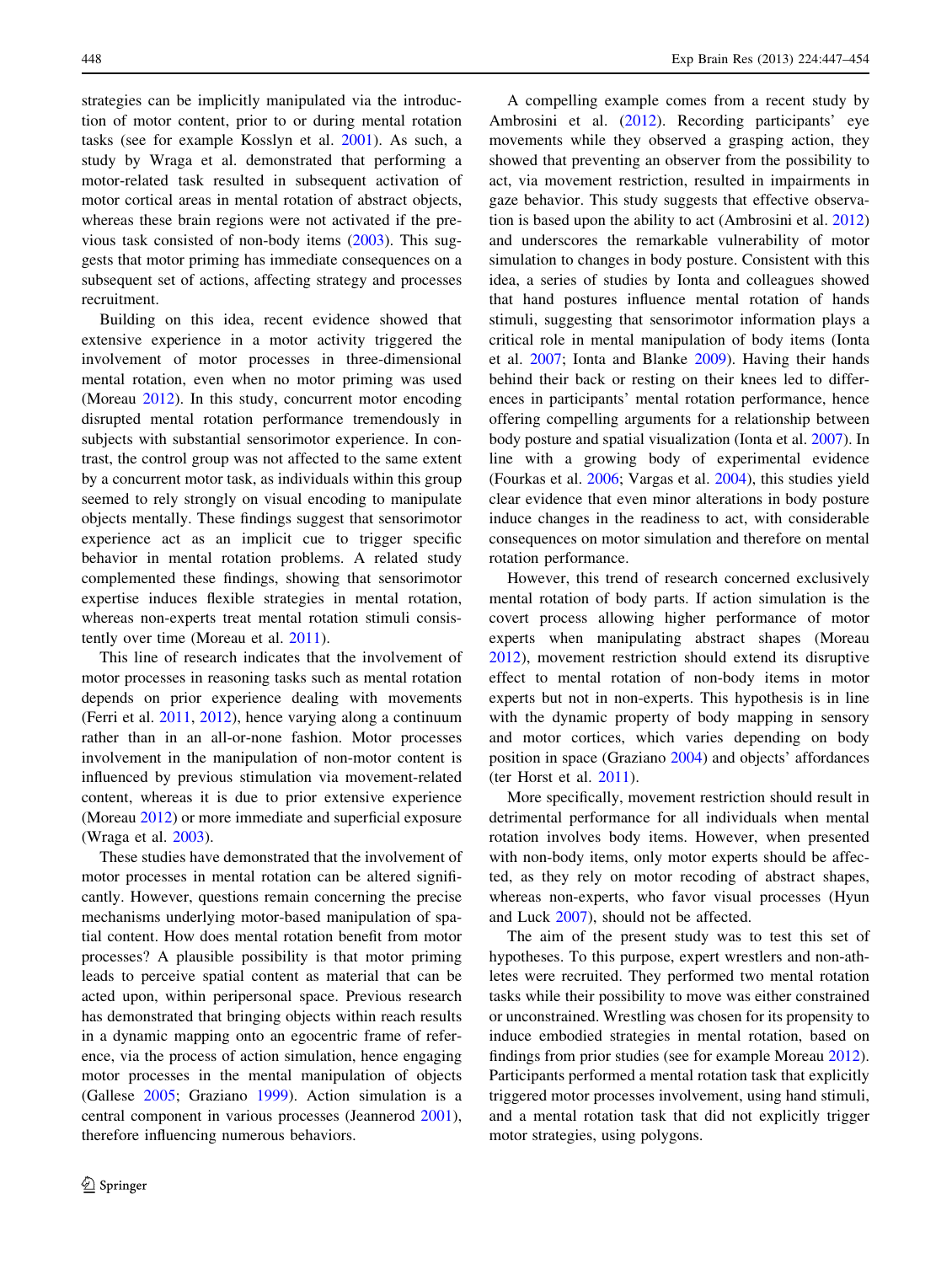#### **Methods**

## Participants

A total of 32 right-handed participants with normal or corrected-to-normal vision volunteered in the present experiment (14 females;  $M = 22.8$  years; range 19–27 years;  $SD = 2.42$ ). Handedness was determined with the Hand Preference Test (Annett [1970](#page-6-0)). The study was conducted in accordance with the American Psychological Association Ethical Guidelines and with the Helsinki Declaration of 1975. Informed consent was obtained prior to participation.

The expert group consisted of 16 athletes (7 female,  $M = 23.1$ ; SD = 2.54), who practiced wrestling at an elite level. The inclusion criterion for this group was to hold at least one selection for a national or international event at the time of the experiment. The control group consisted of 16 participants (7 female,  $M = 22.6$ ; SD = 2.36), who did not practice any sport or physical activity on a regular basis. They had various athletic backgrounds, none of which could be qualified as regular practice in any physical activity, that is, sustained at least over a few months. None of the participants played a musical instrument, an activity that has been linked to high visuospatial abilities (Brochard et al. [2004\)](#page-6-0).

#### Material and procedure

Participants performed two computerized, three-dimensional mental rotation tasks in two different conditions, with their hands either tied with a ribbon (constrained condition) or free (unconstrained condition), resting flat in front of them on a desk. A 2 (hand position)  $\times$  2 (order of presentation) repeated measures design was used, with half of the participants in each group randomly assigned to the Constrained condition first and the other half assigned to the Unconstrained condition first.

The experimental procedure was designed using E-Prime 2.0 (©Psychology Software Tools, Inc., 2010) and Java script editors. Participants sat approximately 70 cm away from a 17-inch computer screen. Every trial began with the presentation of a fixation cross. After 3,000 ms, the mental rotation task began. The two mental rotation tasks consisted of pairs of stimuli  $(N = 25)$  of either polygons or hands presented in a three-dimensional array (see Fig. 1). Participants had to decide whether the two stimuli were identical or different, by pressing a key with their right index ('G') or middle finger ('H'), respectively. The target figure, on the left of the screen, was presented at a randomly generated orientation, whereas the figure on the right was either a match or a mirror-image rotated by  $45^{\circ}$ , 90 $^{\circ}$ , 135 $^{\circ}$ , or 180 $^{\circ}$  in one of the three axes  $(x, y, z)$ . Stimuli remained visible until participants gave a response. After each response, participants had to press a key ('F') with their left index to proceed to the next problem. To ensure that hand positions were similar in the constrained and the unconstrained conditions, the three keys needed to perform the task were juxtaposed on the keyboard ('F', 'G', and 'H', corresponding to left index, right index, and right middle finger, respectively). This set of keys restricted the variability of hand positions in participants both within and between conditions, without the need to give explicit instructions related to hand movement. Hands were naturally juxtaposed, regardless of the condition (Constrained vs. Unconstrained), due to the set of keys needed to perform the tasks.

Both conditions started with the Polygon task, as prior studies have identified contamination effects when mental rotation of geometric shapes follows the manipulation of body parts stimuli (see for example Wraga et al. [2003](#page-7-0)). Participants were asked not to guess and to respond as soon



Fig. 1 Example stimuli from the Polygon task (left) and the Hand task (right)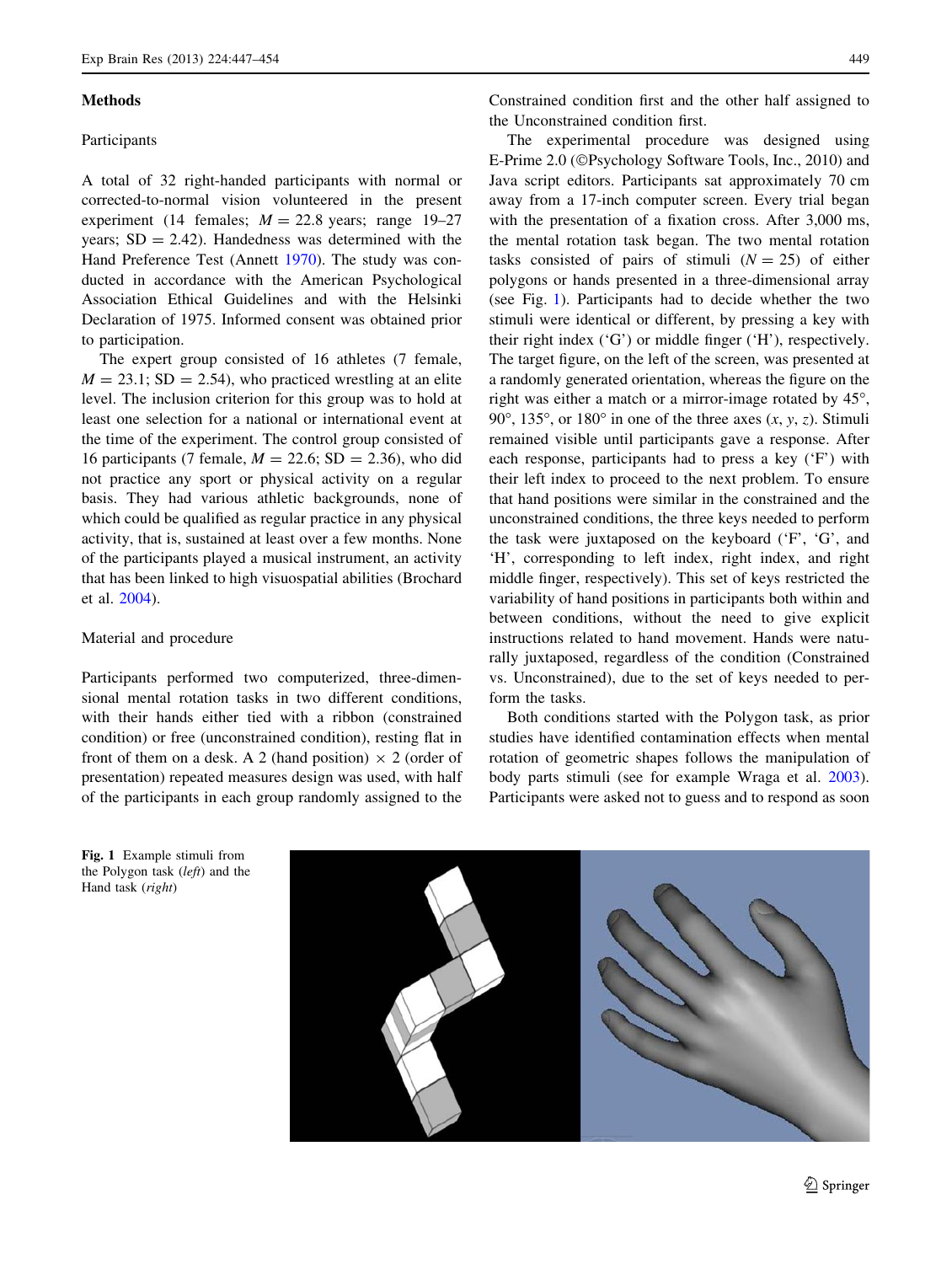

Fig. 2 Accuracy and response time for wrestler and control groups. Error bars represent standard errors of the means

as they were confident they had a correct answer. Accuracy and response time were recorded for each trial, and accuracy was subsequently quantified as percent correct.

## **Results**

Figure 2 displays accuracy and response time for each condition, in the Polygon task and the Hand task. The results of a 2 (Motor Expertise)  $\times$  2 (Conditions) repeated measures ANOVA for each task are presented below.

# Polygon task

The analysis of accuracy revealed a main effect of condition (Unconstrained, Constrained;  $F(1,30) = 27.60$ ,  $p < .001$ ,  $\eta^2 = .48$ ) and a main interaction between motor expertise (Wrestlers, Controls) and condition  $(F(1,30)) =$ 7.51,  $p = .01$ ,  $\eta^2 = .20$ ). Therefore, constraining movement affected wrestlers but not controls. Further, post hoc Tukey's HSD test showed that wrestlers outperformed controls when movement was not constrained  $(M = 79.75\%$ , SD = 8.94 and  $M = 73.00\%$ , SD = 7.08, respectively), but this effect disappeared when movement was constrained  $(M = 71.00\%$ ,  $SD = 7.80$  and  $M = 70.25$  %, SD = 7.30, respectively). The analysis of response time did not show any significant effect, even after wrong answers were partialled out.



Fig. 3 Standardized accuracy score difference between Unconstrained and Constrained conditions, for Polygon and Hand tasks. Error bars represent standard errors of the means

### Hand task

The analysis of accuracy revealed a main effect of condition  $(F(1,30) = 49.40, p < .001, \eta^2 = .62)$ , but no significant interaction. Therefore, in contrast to the Polygon task, constricting movement in the Hand task had similar impact on mental rotation performance for wrestlers and controls (Unconstrained condition:  $M = 74.75\%$ , SD = 10.62 and  $M = 70.75\%$ , SD = 7.26, respectively; Constrained condition  $M = 83.25 \%$ ,  $SD = 10.04$  and  $M = 78.25$  %,  $SD = 8.64$ , respectively, see Fig. 3). Consistent with the Polygon task, the analysis of response time did not show any significant effect, even after wrong answers were partialled out.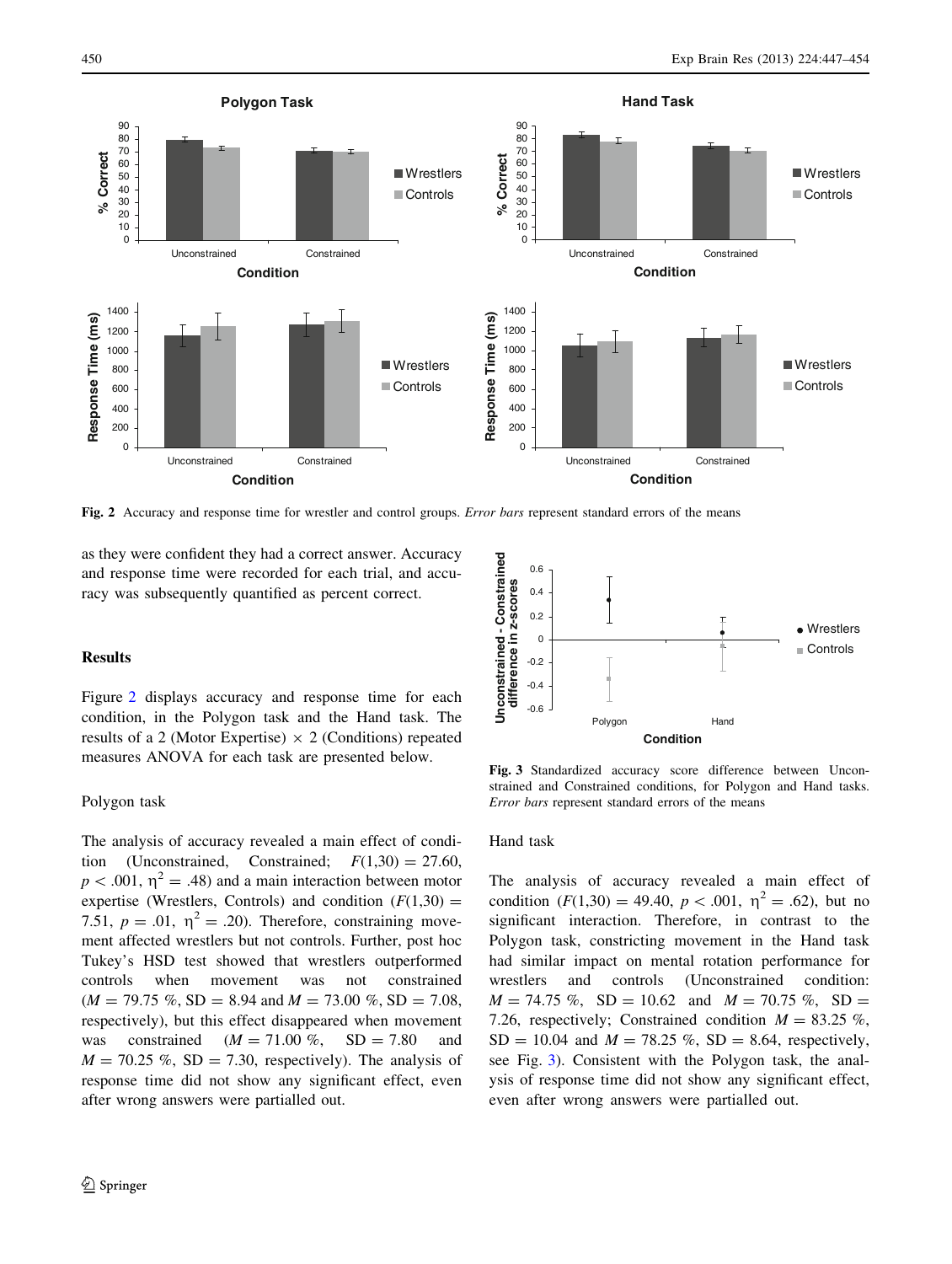#### Angular disparity

Although no effect of expertise was found in the Polygon or the Hand task response time data, differential effects of angular disparity could be underlying response time in the two groups. When response time was computed as a function of angular disparity  $(45^{\circ}, 90^{\circ}, 135^{\circ}, 180^{\circ})$ , a 2 (Motor Expertise)  $\times$  4 (Angular Disparity) ANOVA with repeated measures on the last variable was conducted for each condition in each task. As expected, the analyses showed main effects of angular disparity for each task and condition (all  $Fs > 30.00$ , all  $ps < .001$ ). Post hoc comparisons (Tukey's HSD) showed differences in response time for both groups between all stimuli orientation, in both tasks and both conditions. However, there were no differences between wrestlers and controls, highlighting the loss of accuracy, but not speed, when movements are constrained. Response time data as a function of angular disparity for each task and condition are presented Fig. 4.

## Control group median split

Wrestlers performed better than controls in the Polygon task when movement was not constrained. Therefore, it is possible that the differential effect we observed when constraining movement was due to differences in mental rotation ability, that is, high performers (wrestlers) suffered more than low performers (controls) from movement restriction.

This would result in a larger dip in performance for wrestlers than controls and thus would explain the interaction effect yielded in the initial analysis. To discard this possibility and further specify the involvement of motor processes in mental rotation of polygons, the control group was divided between high and low performers following a median split around scores in the Unconstrained condition. Independent Student's test showed that the difference between low and high performers' correct responses remained significant in the Constrained condition (accuracy:  $t(14) = 2.82, p \lt .05$ ). Thus, as opposed to the pattern of results differentiating wrestlers and controls, high and low performers within the control group were not affected differently by movement restriction when manipulating polygons.

# Discussion

The aim of this experiment was to identify the mechanisms that allow sensorimotor experience to influence action simulation in mental rotation. To that purpose, wrestlers and non-athletes took two mental rotation computerized tasks in different conditions, with their hands either constrained or unconstrained. The rationale for this experimental setting was that constraining movements should affect readiness to act and thus action simulation, leading to impaired performance for individuals whose visualization during mental rotation is based upon motor processes.



Fig. 4 Response time as a function of stimuli orientation for each task and condition. Bars represent standard errors of the means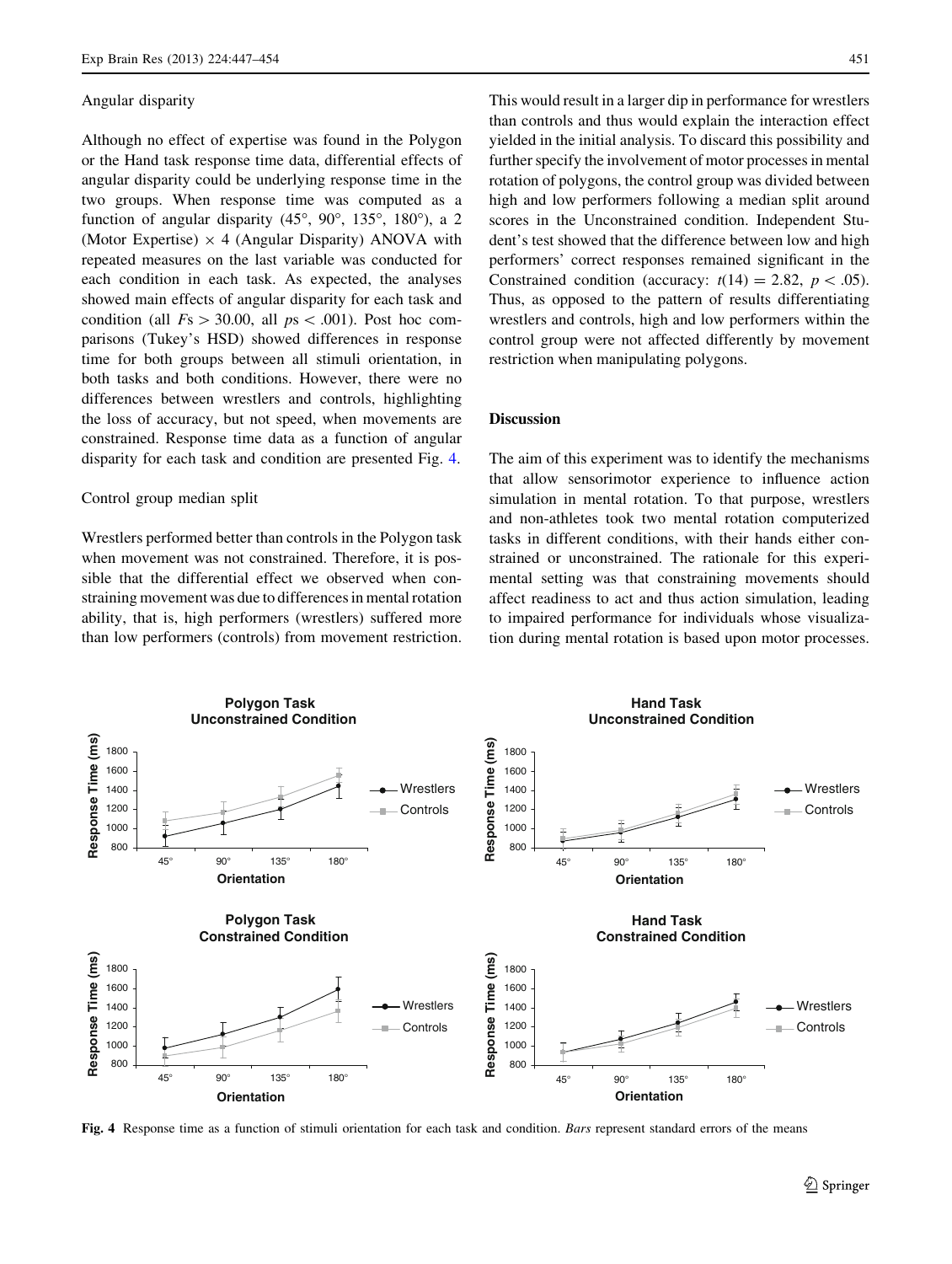Previous findings showing the effect of wrestling expertise on the mental manipulation of abstract objects were replicated (Moreau [2012](#page-7-0); Moreau et al. [2011](#page-7-0)). More interestingly, the present study provides new insight concerning the mechanisms underlying the involvement of motor processes in mental rotation. Wrestlers showed higher performance than controls in the mental rotation task involving polygons, when movements were not constrained. However, their performance significantly dropped when hand movements were constrained, to a level matching controls' performance. Although this effect could be due to some kind of discomfort from being refrained to move, this is unlikely, as controls' performance was not altered by movement restriction. This finding is consistent with prior work showing the influence of hand posture on mental rotation (Ionta et al. [2007](#page-6-0); Ionta and Blanke [2009](#page-6-0)), further refining the mediating role of sensorimotor experience in this process. Motor experts' advantage in mental rotation is highly malleable and can be altered via motor manipulation. Analyses on reaction time showed the usual linear increase in response time as a function of angularity, but did not follow the accuracy trend, as the large variance within groups participated in restricting the effects. One explanation for such an unpredicted finding could be the emphasis on accuracy over speed in the instructions given prior to testing. Participants knew responses were timed, but they were told that the primary focus was to give accurate answers. Thus, the emphasis on accuracy possibly resulted in a somewhat flatter distribution of reaction time scores across groups.

Interestingly, a different trend emerged when analyzing data concerning hand rotation. In these two conditions, wrestlers and controls did not differ, in overall accuracy or average response time. This suggests that when motor simulation is explicit, via hand stimuli, motor expertise might not be an advantage. However, when motor simulation is not explicitly suggested, as in the manipulation of polygons, sensorimotor experience allows engaging motor processes to solve problems in an efficient manner.

This interpretation naturally leads to the following question: why would both groups show similar results in the manipulation of hands, if wrestlers' superiority in dealing with polygons is based on motor processes? After all, mentally rotating hands seems more likely to induce embodied strategies than does rotating polygons. Despite the intuitive appeal of this assumption, there might be a more subtle explanation for the absence of significant group difference in the Hand task. In fact, it could reasonably be assumed that despite the extensive sensorimotor experience, wrestlers did not have more experience than controls dealing with the specific rotations of hands. In our everyday lives, we are exposed to others' hands in every orientation possible, and the ability to understand the meaning of gestures regardless of hand orientations is critical for successful social interactions. The occasions to become familiar with hand positions are therefore plentiful in a regular environment. Obviously, the assumption based on equivalent experience between groups also applies to the manipulation of polygons—wrestlers did not have more experience in mental rotation of geometric shapes per se but the abstract features inherent to these figures were more likely to induce diverse and variable strategies, including motor recoding in the case of motor experts. Conversely, concrete depictions of hand stimuli might have refrained participants from substituting the actual shapes for a body-based equivalent, therefore leading them to prefer a strategy based on the actual hand pictures, in a process cognitively less demanding relative to any other kind of recoding.

The analysis conducted after separating high and low mental rotation performers within the control group complemented these findings. As opposed to the difference between wrestlers and controls, high and low performers within the control group were not affected differently when hand movement was constrained, high performers outscoring low performers significantly. Therefore, the difference observed between wrestlers and controls when movement was constrained is not one of the mental rotation abilities per se, but of the underlying processes recruited to perform the task.

As pointed out in the Method section, all participants started with the Polygon task, to avoid contamination effects from body-based item to geometric stimuli. Thereby, a possibility that cannot be ruled out is that practice effects allowed general improvements in mental rotation problems for all groups. Assuming that wrestlers were already experts in mental rotation due to extensive experience dealing with physical bodies in three-dimensional space, their margin of improvements could have been relatively limited, as opposed to controls' high potential increases. This could have allowed for a reduction of the variance between groups, with controls reaching up to wrestlers' performance. Despite this limitation, the present experiment undoubtedly highlights that the involvement of motor processes, besides depending on sensorimotor experience, rests upon the possibility to act. These two prerequisites—experience and potential action—need to be present to allow efficient processing based on motor strategies. As such, motor simulation depends on the possibilities offered by a given situation, which encompass both individual abilities and environmental settings.

At first sight, the present findings do not seem compatible with Chu and Kita's work advocating for the internalization of motor strategies in mental rotation as sensorimotor experience increases (Chu and Kita [2008,](#page-6-0) [2011](#page-6-0)). In their three-stage model, individuals first solve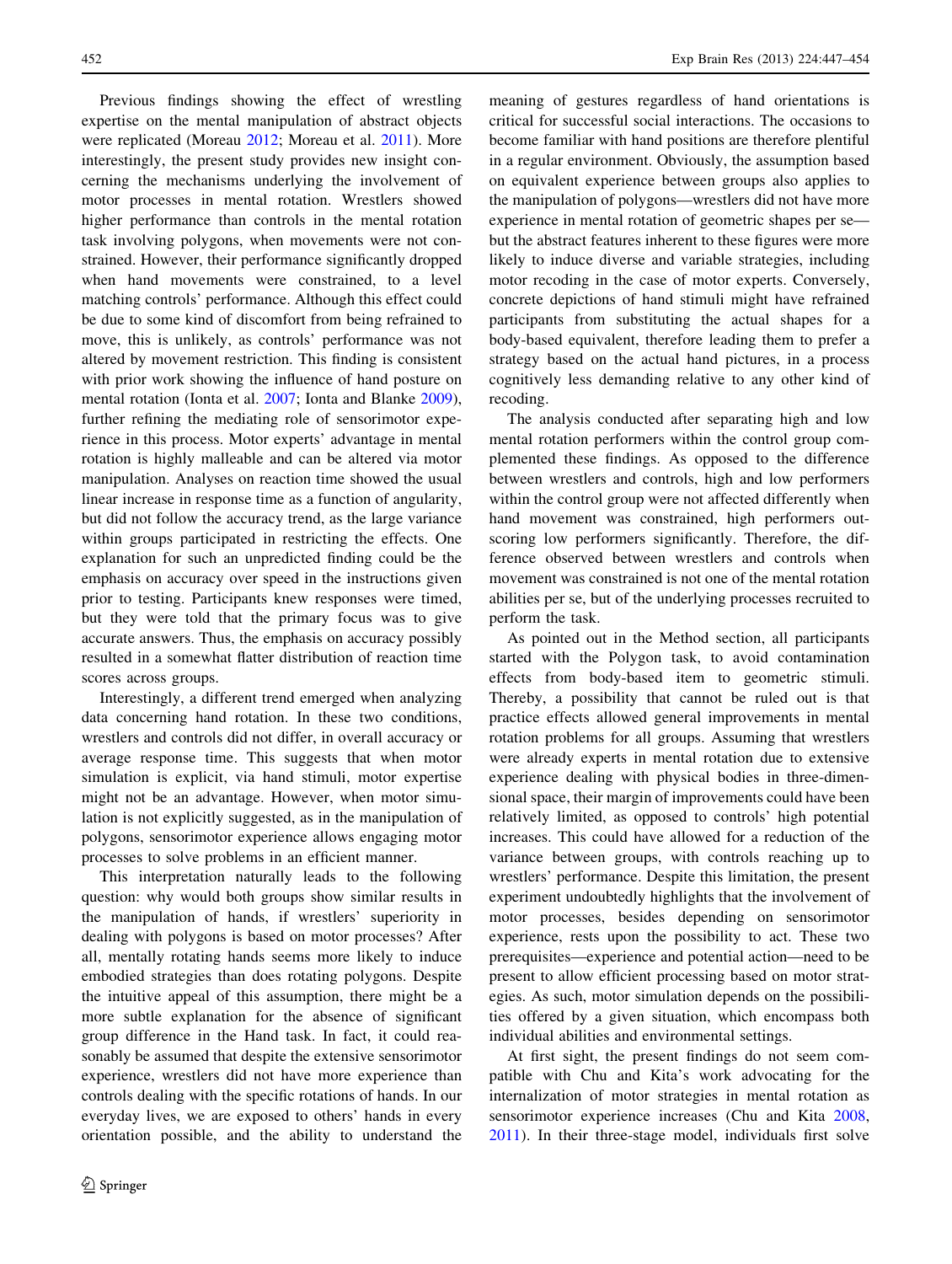<span id="page-6-0"></span>mental rotation problems by physical manipulation of an object. Progressively, physical manipulation becomes "deagentivized", that is, gestures do not need to be performed on a particular object. Finally, rotation becomes internalized and does not rely on actual movement (Chu and Kita 2008). Because of their high performance in mental rotation, one could suppose that experts in motor activities have reached that final stage and therefore that they would not be affected by physical restriction. The internalization of spatial representations would result in more permanent and stable changes, relatively immune to simple motor constraints. However, rather than challenging this view, the present findings specify how the incapacity to act disrupts motor-based strategies in mental rotation. Extensive sensorimotor experience leads to more efficient and internalized strategies in spatial manipulation, yet this dynamic process depends on reasonable possibilities and potential outcomes within the real world, susceptible to physical changes. In that sense, these findings are consistent with previous work showing detrimental effects in performance when mental rotations are physically impossible, especially in the face of biomechanical constraints (Petit et al. [2003\)](#page-7-0).

Although less plausible than the one detailed herein, it should be noted that an alternative explanation for the present findings exists. Neurophysiological studies in animals have shown that changes in forelimb position alter motor cortical output representations, hence emphasizing the dynamic and location-dependent features of motor cortical mappings (Sanes et al. [1992](#page-7-0); Graziano 2004). Following this line of work, the differential effects observed in the present study could have been caused by changes in arm or hand positions, rather than in the possibility to act per se. Different positions would produce different consequences on cortical mapping of motor areas, therefore leading to changes in terms of motor system recruitment. Although theoretically plausible, this explanation is unlikely because arm positions in Constrained and Unconstrained conditions were closely matched via constraints on the set of keys required to respond. Further work should complement these findings using controlled changes in limb position and in the possibility to act, varying independently from each other, in order to separate their respective role in mental rotation.

In addition, the present study demonstrates that motor manipulation leads to a decrease in performance for individuals favoring motor strategies, therefore emphasizing the tremendous benefits of motor strategies in mental rotation tasks along with the remarkable susceptibility of their implementation. In this sense, the paper provides further evidence for a tight relationship between cognitive and motor processes, consistent with the embodied approach of cognition.

Acknowledgments The author is thankful to Dr. Peters, University of Guelph, Canada, for providing the MRT stimuli library (Peters and Battista [2008\)](#page-7-0).

Conflict of interest The author declares that he has no conflict of interest.

### References

- Ambrosini E, Sinigaglia C, Costantini M (2012) Tie my hands, tie my eyes. J Exp Psychol Hum Percept Perform 38(2):263–266
- Annett M (1970) A classification of hand preference by association analysis. Br J Psychol 61:303–321
- Brochard R, Dufour A, Despres O (2004) Effect of musical expertise on visuospatial abilities: evidence from reaction times and mental imagery. Brain Cogn 54(2):103–109. doi:[10.1016/S0278-](http://dx.doi.org/10.1016/S0278-2626(03)00264-1) [2626\(03\)00264-1](http://dx.doi.org/10.1016/S0278-2626(03)00264-1)
- Chu M, Kita S (2008) Spontaneous gestures during mental rotation tasks: insights into the micro development of the motor strategy. J Exp Psychol Gen 137(4):706–723
- Chu M, Kita S (2011) The nature of gestures' beneficial role in spatial problem solving. J Exp Psychol Gen 140(1):102–116. doi: [2011-01710-004](http://dx.doi.org/2011-01710-004)
- Cooper LA, Shepard RN (1975) Mental transformations in the identification of left and right hands. J Exp Psychol Hum Percept Perform 104(1):48–56
- Ferri F, Frassinetti F, Costantini M, Gallese V (2011) Motor simulation and the bodily self. PLoS ONE 6(3):e17927
- Ferri F, Frassinetti F, Ardizzi M, Costantini M, Gallese V (2012) A sensorimotor network for the bodily self. J Cogn Neurosci 24(7):1584–1595
- Fourkas AD, Ionta S, Aglioti SM (2006) Influence of imagined posture and imagery modality on corticospinal excitability. Behav Brain Res 168:190–196
- Gallese V (2005) Embodied simulation: from neurons to phenomenal experience. Phenomenol Cogn Sci 4:23–48
- Georgopoulos AP, Massey JT (1987) Cognitive spatial-motor processes. 1. The making of movements at various angles form a stimulus direction. Exp Brain Res 65:361–370
- Graziano M (1999) Where is my arm? The relative role of vision and proprioception in the neuronal representation of limb position. Proc Natl Acad Sci USA 96:10418–10421
- Graziano M (2004) Mapping from motor cortex to biceps and triceps altered by elbow angle. J Neurophysiol 92:395–407
- Harris IM, Egan GF, Sonkkila C, Tochon-Danguy HJ, Paxinos G, Watson JD (2000) Selective right parietal lobe activation during mental rotation: a parametric PET study. Brain 123(1):65–73
- Hyun JS, Luck SJ (2007) Visual working memory as the substrate for mental rotation. Psychon Bull Rev 14(1):154–158
- Ionta S, Blanke O (2009) Differential influence of hands posture on mental rotation of hands and feet in left and right handers. Exp Brain Res 195:207–217
- Ionta S, Fourkas AD, Fiorio M, Aglioti SM (2007) The influence of hands posture on mental rotation of hands and feet. Exp Brain Res 183(1):1–7. doi:[10.1007/s00221-007-1020-2](http://dx.doi.org/10.1007/s00221-007-1020-2)
- Jeannerod M (2001) Neural simulation of action: a unifying mechanism for motor cognition. Neuroimage 14:103–109
- Jordan K, Heinze HJ, Lutz K, Kanowski M, Jancke L (2001) Cortical activations during the mental rotation of different visual objects. Neuroimage 13(1):143–152. doi:[10.1006/nimg.2000.0677](http://dx.doi.org/10.1006/nimg.2000.0677)
- Kosslyn SM, DiGirolamo GJ, Thompson WL, Alpert NM (1998) Mental rotation of objects versus hands: neural mechanisms